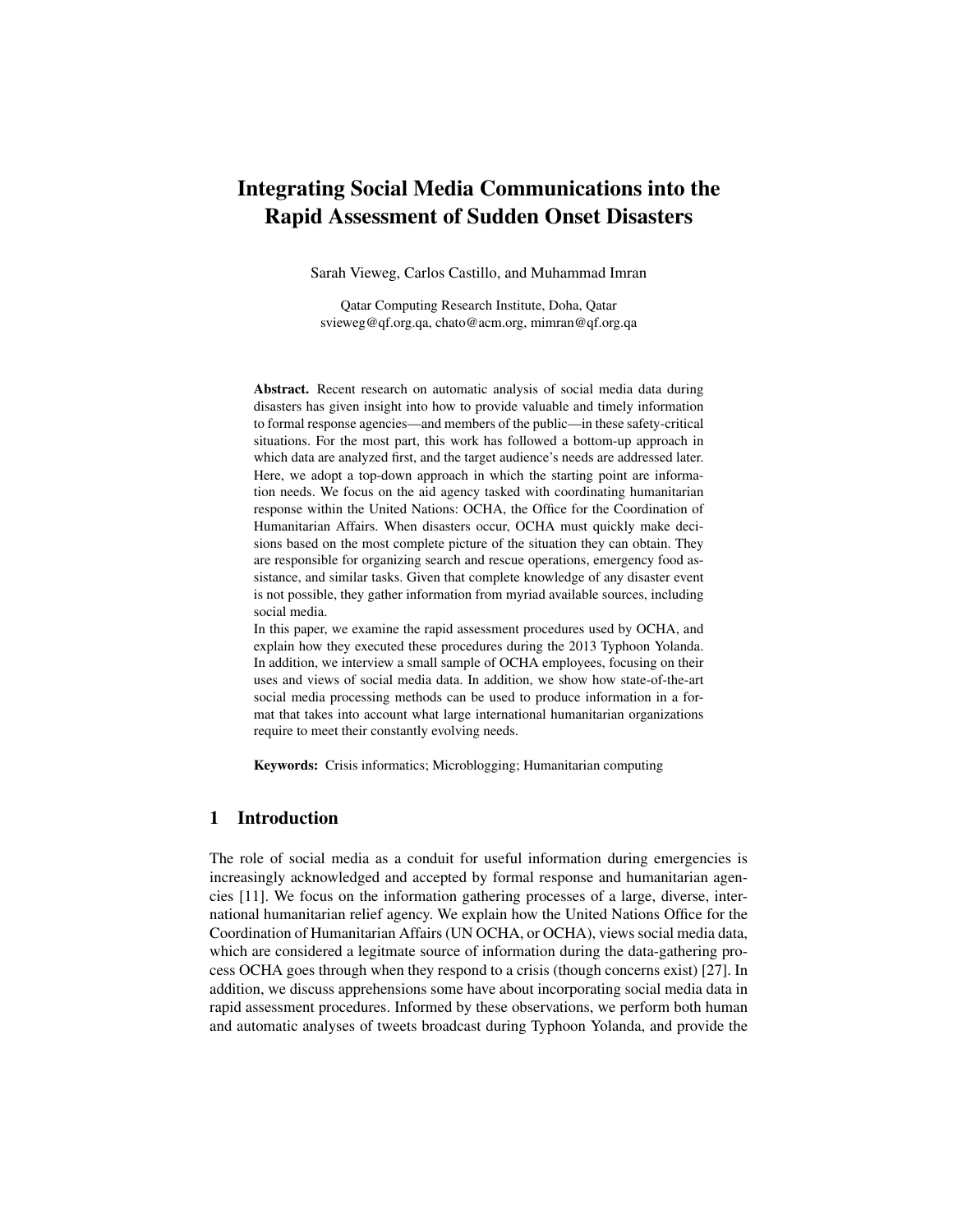findings to OCHA. Each of these steps research leads to suggestions for how humanitarian agencies can use social media communications, and critically, on how methods to process social media data can effectively support these agencies.

### 1.1 Related Work

Much research on processing social media data during emergencies has focused on applying computational methods—such as Information Retrieval, Natural Language Processing, and/or Machine Learning—to the creation of systems for filtering, classifying, and summarizing messages (for a recent survey, see [\[12\]](#page-14-1)).

In addition, an interdisciplinary line of work looks at how the end-users of these systems—including various formal response organizations and agencies—use social media during disasters to understand the situation, coordinate relief efforts, and manage information. For instance, several articles analyze how social media was used by response agencies during the 2010 Haiti earthquake. Starbird [\[25\]](#page-15-1) studies how Twitter was used by hospitals to broadcast availability to care for victims. Sarcevic et al. [\[23\]](#page-15-2) shows how it was used to report on the relief activities of various medical groups. Goggins et al. [\[9\]](#page-14-2) analyzes an online discussion forum used by the US Navy to coordinate with NGOs during the same event, and finds that forum discussions correspond with "on the ground" activities during the earthquake.

Beyond the 2010 Haiti earthquake, Denef et al. [\[5\]](#page-14-3) describe how two different police departments used Twitter in response to the 2011 riots that took place in England, and find that disparate adoption styles led to different images and relationships with the public. Cobb et al. [\[4\]](#page-14-4) characterize the use of social media in disasters by "digital volunteers," and provide insight into how to best support the needs of geographicallydispersed volunteers when they respond to mass emergencies. Hughes [\[10\]](#page-14-5) studies the usage of social media by Public Information Officers, who handle the public relations aspects of emergency response in the United States.

We contribute to this literature by showing how a large humanitarian organization can adapt its internal procedures—particularly those related to rapid assessment of an emergency situation—to incorporate social media communications. In particular, we focus on the information needs of OCHA, and give insight into the process of providing organizations with particular data that fits within their defined procedures and established information needs. By providing OCHA with Twitter data that contain information they specifically require to better oversee the management of dozens of organizations who perform myriad tasks related to disaster releif, the hope is that we ease the burden on those responsible for collecting and analyzing in the immediate postimpact period of a disaster. In addition, we show how existing methods can lead to more productive uses of social media data by stakeholders, and affected populations.

## 1.2 Background

We focus on Typhoon Yolanda (internationally known as Typhoon Haiyan), one of the strongest tropical cyclones ever recorded. The typhoon made landfall in the central Philippines on November 8, 2013, affecting over 14 million people, killing over 6,000, leaving over 4 million displaced, and causing billions of US dollars in property damage.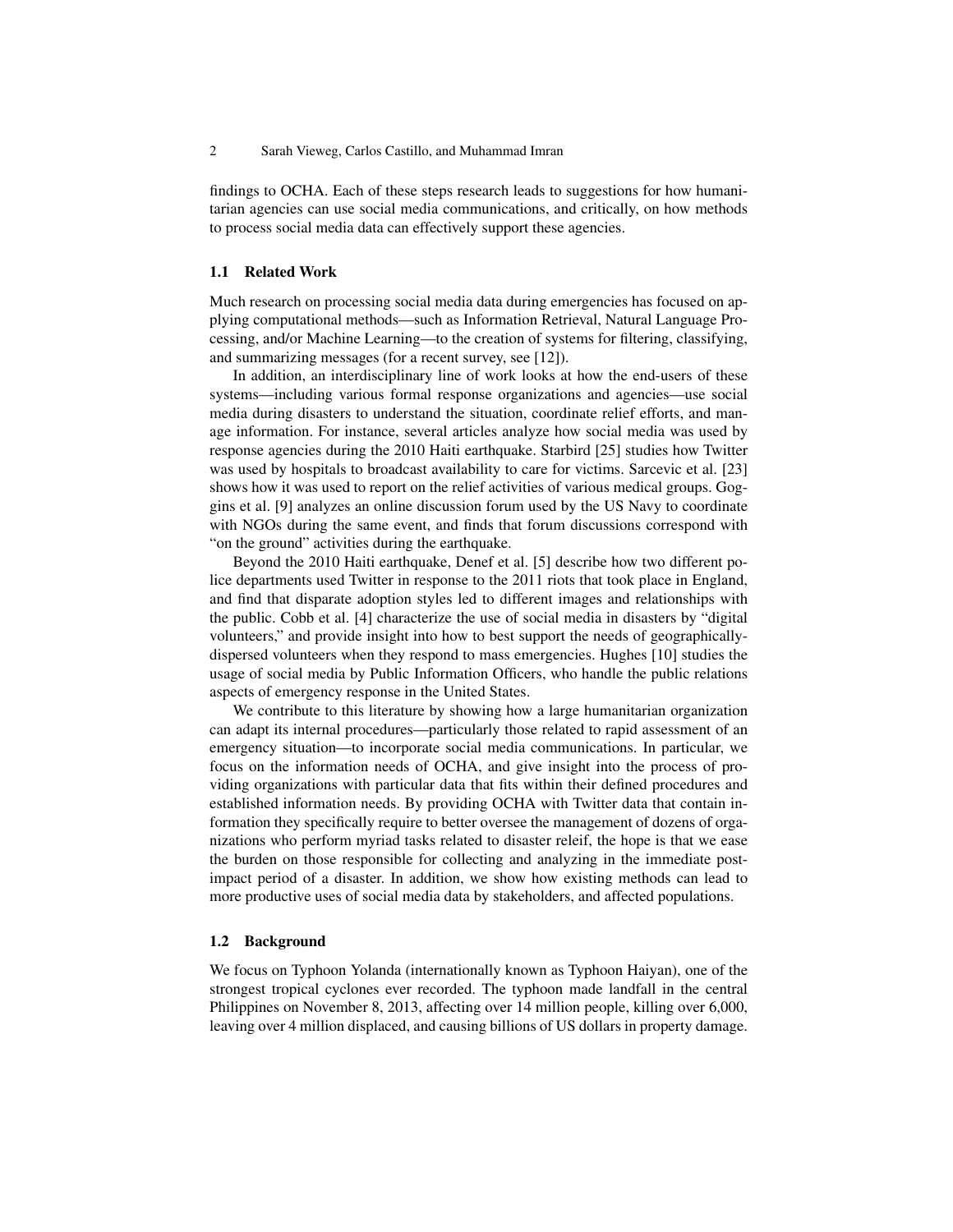Though it was predicted and residents in some areas were able to take precautions, the typhoon brought about devastating effects.<sup>[1](#page-2-0)</sup> Many national and international aid organizations were deployed to respond to Typhoon Yolanda, including OCHA.

According to the International Monetary Fund, the Philippines is an emerging mar-ket.<sup>[2](#page-2-1)</sup> However, despite  $24\%$  of the population being classified as "poor" [\[2\]](#page-14-6), telecommunications infrastructure is widespread. Nearly every Filipino adult has access to a mobile phone, and the cellular network covers almost the entire country.<sup>[3](#page-2-2)</sup> Regarding Twitter use, the Philippines is ranked 10th in the world for number of Twitter accounts,[4](#page-2-3) and English is widely spoken due to its former occupation by the United States. When Typhoon Yolanda struck the Philippines, the combination of widespread network access, high Twitter use, and English proficiency led to many located in the Philippines to tweet about the typhoon in English. In addition, outsiders located elsewhere tweeted about the situation, leading to millions of English-language tweets that were broadcast about the typhoon and its aftermath.

# 2 OCHA Procedures in Disaster

When a sudden-onset disaster happens and government capabilities are exceeded, OCHA is mobilized.<sup>[5](#page-2-4)</sup> OCHA is tasked with quickly assessing the situation "on the ground" and coordinating response efforts. The UN uses a framework for division and organization of needs during humanitarian crises based on eleven different *clusters*, which are "groups of humanitarian organizations (UN and non-UN) working in the main sectors of humanitarian action ... [c]lusters provide a clear point of contact and are accountable for adequate and appropriate humanitarian assistance."[6](#page-2-5) The clusters are: Logistics, Nutrition, Emergency Shelter, Camp Management and Coordination, Health, Protection, Food Security, Emergency Telecommunication, Early Recovery, Education, and Water, Sanitation and Hygiene (WASH).

We can think of the role of OCHA as overseeing the organization of humanitarian response in disasters. Their responsibilities include: assessing the situation, understanding the needs of the affected population and of responding organizations, deciding on priorities, obtaining access to affected areas (which may have political as well as logistical implications), ensuring sufficient funding and resources, consistently and clearly communicating with the public, and monitoring progress.[7](#page-2-6) Our goal in this research is to use OCHA's needs as the lens through which we examine Twitter communications

<span id="page-2-0"></span><sup>1</sup> <http://reliefweb.int/disaster/tc-2013-000139-phl>

<span id="page-2-1"></span><sup>2</sup> <http://www.imf.org/external/country/phil/index.htm?type=9988>

<span id="page-2-2"></span><sup>&</sup>lt;sup>3</sup> <http://www.infoasaid.org/guide/philippines/telecommunications-overview>

<span id="page-2-3"></span><sup>&</sup>lt;sup>4</sup> <http://business.inquirer.net/111607/telcos-report-record-number-of-customers> [http:](http://www.mediabistro.com/alltwitter/twitter-top-countries_b26726) [//www.mediabistro.com/alltwitter/twitter-top-countries](http://www.mediabistro.com/alltwitter/twitter-top-countries_b26726) b26726

<span id="page-2-4"></span> $5$  The UN differentiates between "slow-onset" and "sudden-onset" disasters. Sudden-onset disasters occur quickly and with little to no warning. Slow-onset disasters have a longer period of buildup, and extend for greater periods of time. [\[3\]](#page-14-7).

<span id="page-2-5"></span><sup>6</sup> <http://www.unocha.org/what-we-do/coordination-tools/cluster-coordination>

<span id="page-2-6"></span><sup>7</sup> <http://www.unocha.org/what-we-do/coordination/overview>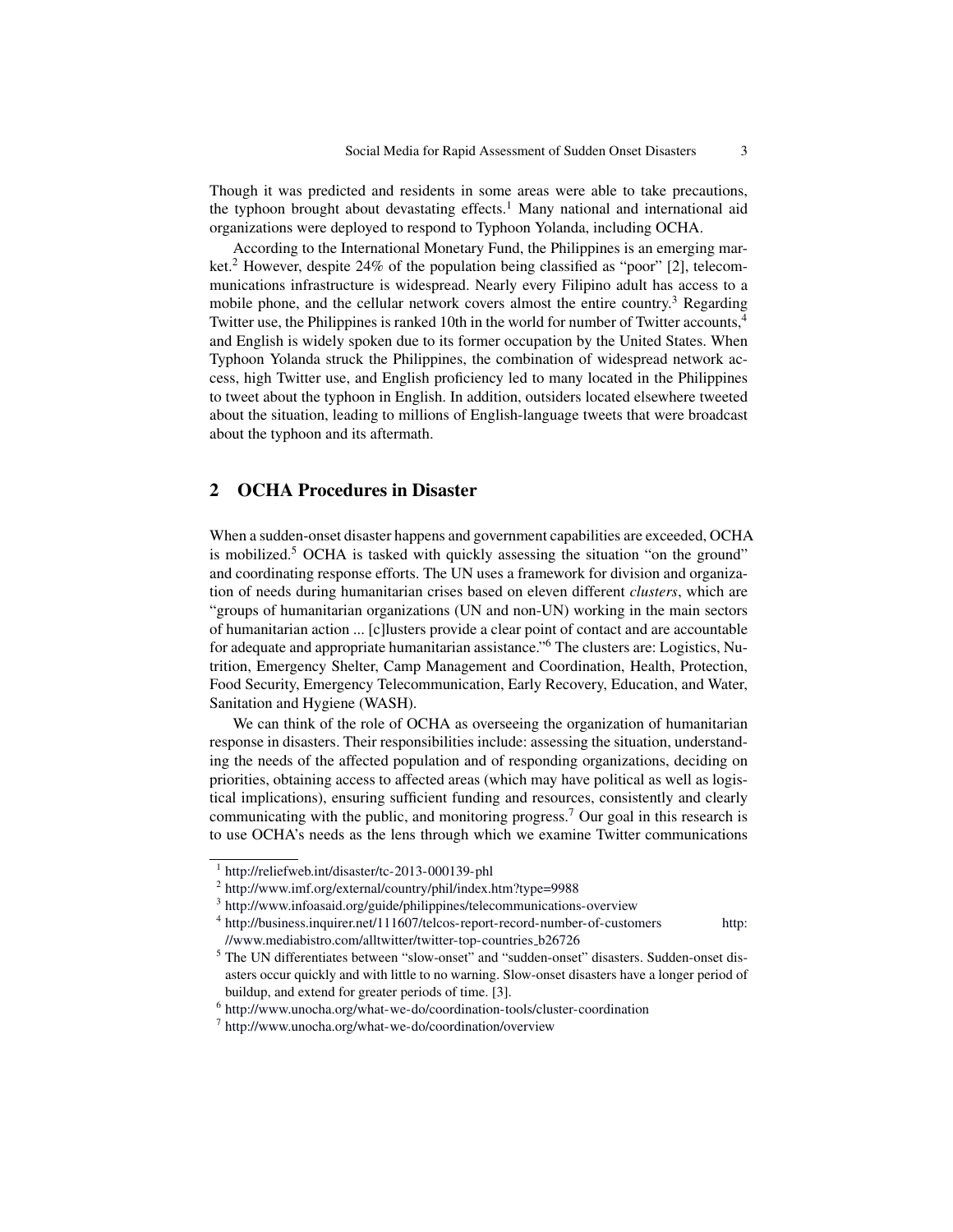broadcast during Typhoon Yolanda. In addition, we examine data compiled from interviews with OCHA employees and consider how information communicated via Twitter may (or may not) be used by aid organizations, and how advocates within the UN who strive to incorporate social media data into their assessments and decision-making process can further their cause.

In response to disasters, the international humanitarian community undertakes a series of actions called the "Humanitarian Program Cycle." OCHA manages the cycle while working with additional agencies, NGOs, and other technical bodies. One of the goals of the program cycle is to issue a MIRA (Multi Cluster/Sector Initial Rapid Assessment) report two weeks after disaster onset.

## 2.1 The MIRA Framework

The MIRA framework specifies how to quickly assess the needs of affected populations, and assign responsibilities to various response agencies soon after disaster impact.[8](#page-3-0) The goal of MIRA is threefold: 1) to systematically collate and analyze secondary data to provide an accurate-as-possible understanding of the situation; 2) to perform a "community level assessment," where aid workers and volunteers interview and talk with affected populations to gather primary data, and; 3) to bring data together into a coherent picture that provides decision makers with a current report that incorporates information from the various clusters and allows them to have a common understanding of the situation. The MIRA process starts during the *immediate post-impact period* ([\[7,](#page-14-8) page 8]) of sudden-onset disasters.

The first step in the MIRA process is to produce a "Situation Analysis" report, written and released within the first 48 hours after impact. It starts with an overview that includes crisis severity, priority needs, and government capacity to respond. This is followed by the "humanitarian profile," which describes the population, estimated number of affected people, and casualties, among other details.

The Situation Analysis is comprised of "secondary data," and "primary data." Secondary data describe the population of concern under typical circumstances (i.e. poverty level), as well as data that have been collected from sources such as mainstream media and satellite imagery. The secondary data form an up-to-date picture of the situation that provides a common understanding among stakeholders. Primary data are collected on the ground in the immediate aftermath of the disaster. Teams of aid workers and volunteers conduct interviews with "key informants," i.e. those who are most likely to know the current state of the population, what are the most pressing needs, and how vulnerable populations are affected.<sup>[9](#page-3-1)</sup> Due to the quick turnaround necessary to produce the Situation Analysis, and the potential for Twitter communications to provide data that is potentially useful as well as broadly representative of population needs in those first 48 hours of response, we focus on this aspect of the MIRA process.

<span id="page-3-0"></span><sup>8</sup> [https://docs.unocha.org/sites/dms/Documents/mira](https://docs.unocha.org/sites/dms/Documents/mira_final_version2012.pdf) final version2012.pdf

<span id="page-3-1"></span><sup>&</sup>lt;sup>9</sup> OCHA recruits key informants knowing that they will obtain a purposive sample of data sources that are not necessarily representative of the affected population.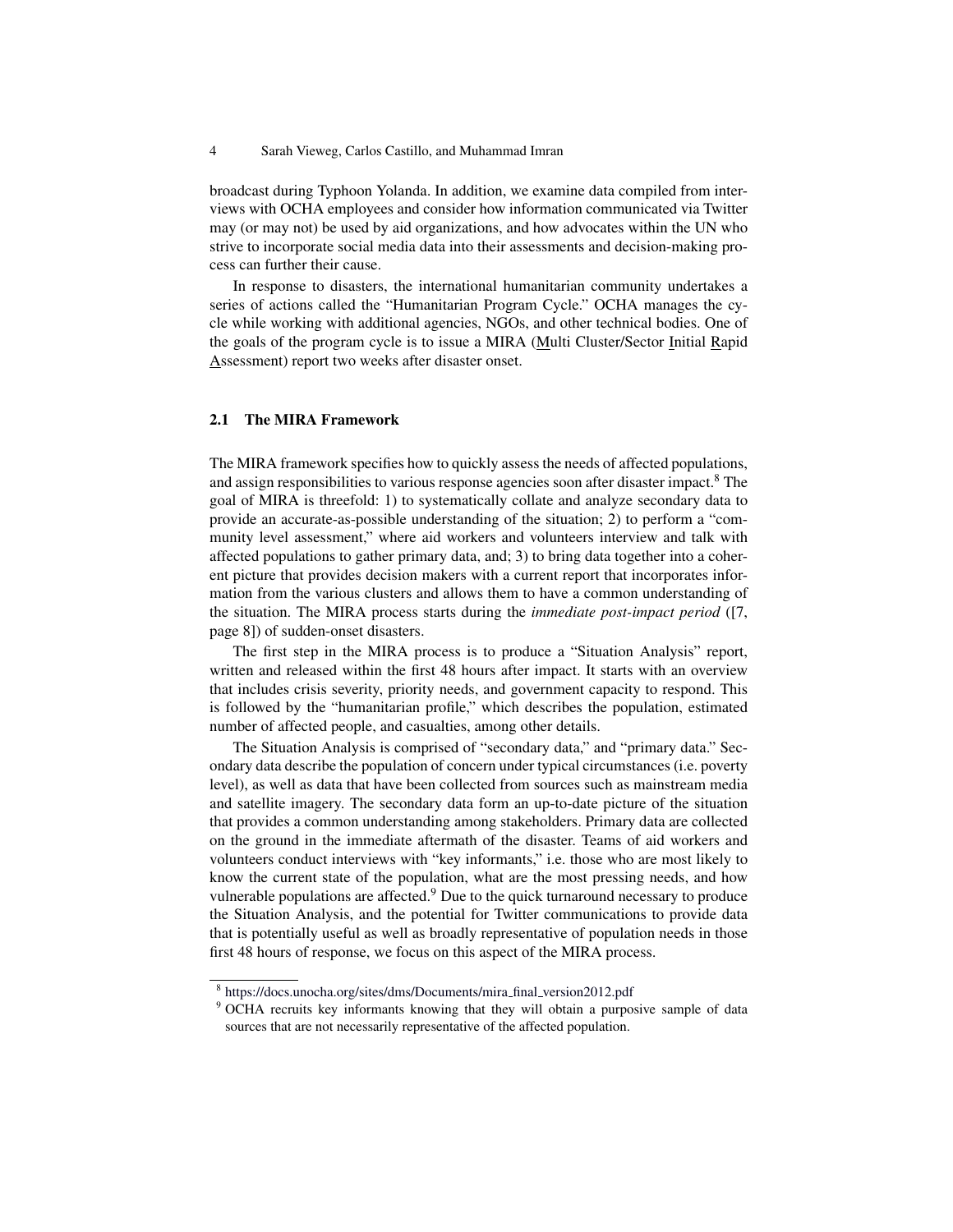#### 2.2 Situation Analysis of Typhoon Yolanda

The Situational Analysis for Typhoon Yolanda [\[2\]](#page-14-6) was released on November 10, 2013. It starts with a list of six priority needs, and goes on to provide a high-level overview of the current situation in hard-hit cities, explaining where people are without food and water, where electricity is not available, and what areas are inaccessible. Sources include the Philippines' government, Red Cross, Atmospheric, Geophysical and Astronomical Service Administration, and Department of Social Welfare and Development, in addition to existing demographic and census data.

This Situation Analysis also includes points such as "typical assistance needs," how impact "may" affect the local population, and how the typhoon "can" cause additional complications and problems. i.e. much of this report is based on previous knowledge of similar events, and describes what is *likely* to happen, and where supplies and services will *typically* be needed, but it does not include first-hand accounts of the situation. This is *not* a criticism of OCHA—it is not possible for any individual nor organization to grasp the situation on the ground so soon after a large-scale disaster that affects millions of people, across a large geographical area. OCHA's reliance on past experience and expected needs is necessary in the first days after disaster impact, when getting substantial data about the situation on the ground is so difficult.

Given the difficulty of assessing a disaster situation in such a short time period, OCHA is open to using new sources—including social media communications—to augment the information that they and partner organizations so desperately need in the first days of the immediate post-impact period. As these organizations work to assess needs and distribute aid, social media data can potentially provide evidence in greater numbers than what individuals and small teams are able to collect on their own.

## 2.3 Social Media Experiment in Typhoon Yolanda

OCHA attempted to gain information from Twitter communications during the immediate post-impact period of Typhoon Yolanda, to triangulate and/or augment information they had from other sources. The social media data OCHA employees had access to during the crisis were gathered and analyzed by MicroMappers.<sup>[10](#page-4-0)</sup>

MicroMappers is a digital volunteer organization devoted to annotating and mapping tweets (and other data) produced during disasters. In the case of Typhoon Yolanda, OCHA contacted MicroMappers to see what information they could gain from Twitter communications. Starting on November 7, 2013 at 19:28 (GMT) engineers began to collect tweets that contained specific keywords that described the typhoon and/or relief efforts. Data collection continued until November 13, 2013 at approximately 12:00 (GMT). Details are provided in Section [4.1.](#page-8-0)

A set of tweets sent between the start of the collection and November 10, 2013 (at 07:00 GMT) were first sampled for quick response efforts on behalf of MicroMappers. These tweets were uploaded to the MicroMappers platform for volunteers to read and label based on the information they contained. A total of 3,678 tweets were labeled by volunteers. The categories volunteers used to label tweets at this early stage

<span id="page-4-0"></span><sup>10</sup> <http://www.micromappers.org/>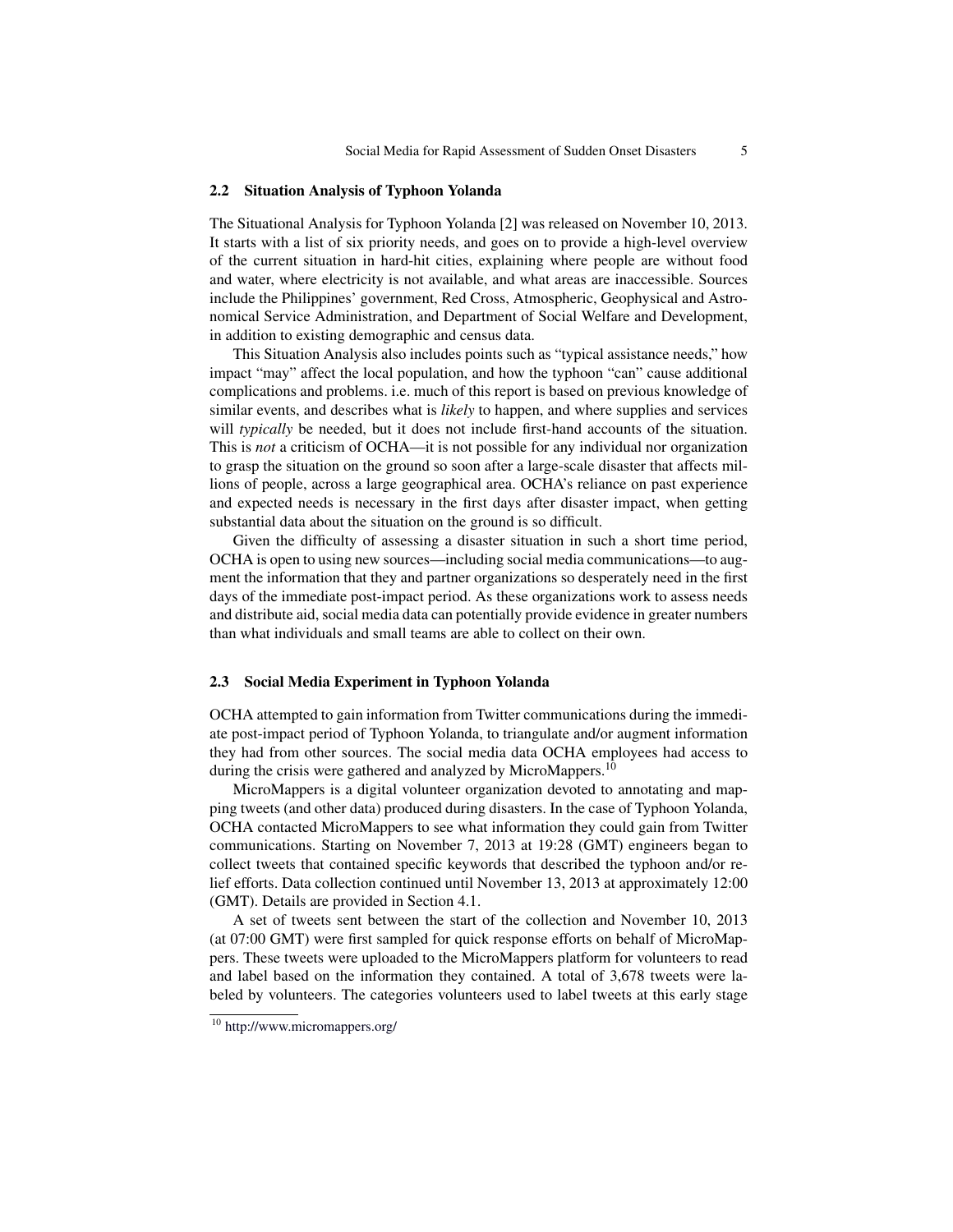in the response efforts are detailed below. These categories were quickly identified during the typhoon response by MicroMappers volunteers working around the clock to label and organize information communicated via Twitter; they do not claim these categories were all-encompassing, nor that they were representative of all tweets about the typhoon. The three categories that appeared to be most salient in the immediate postimpact period, and which MicroMappers used to start their tweet-labeling procedure were:

- *Infrastructure Damage*: Information about destruction and/or damage of roads, bridges, buildings; disruptions to basis services, e.g. hospitals.
- *Community Needs*: Information about shelters, food, location of missing persons, water, and hygiene.
- *Humanitarian Support*: Information about deployment of aid, recovery services, and in-kind donations and contributions of goods and services.

In addition, volunteers produced a map including 600 of these tweets that were associated to a location based on geographical references contained in them. All the labeled tweets were then sent to OCHA for further analysis.

The Situation Analysis for Typhoon Yolanda mentions the Twitter data provided by MicroMappers, and includes approximately one page about social media data. This section on social media shows a general map containing data produced by MicroMappers volunteers. However, no specific information about tweet content is provided.

As expressed by the OCHA staff interviews we describe in the following section, OCHA's *hope* was that social media data could contribute to a better understanding of the situation on the ground in these three specific areas. However, at the time the Situation Analysis was published, they did not have sufficient data. Later analysis of the Typhoon Yolanda MIRA report and additional documents do not indicate that OCHA was able to garner additional information about these topics from social media communications. However, OCHA is hopeful that future disaster response efforts will successfully involve social media data.

# 3 Information Management in Practice

To better understand disaster response from OCHA's perspective, and how they perceive social media data in these situations, we interviewed OCHA employees about their experiences during the response to Typhoon Yolanda, and about the potential for social media data vis-à-vis response efforts going forward. OCHA staff described the procedures they follow, spoken candidly about the challenges they face when responding to disasters, and worked with us to formulate ideas on how to best use social media data when responding to disasters.

### 3.1 Information Management Roles

The OCHA employees tasked with "information management" during disaster situations are "information management officers" or "IMOs," as well as "humanitarian affairs officers," or "HAOs."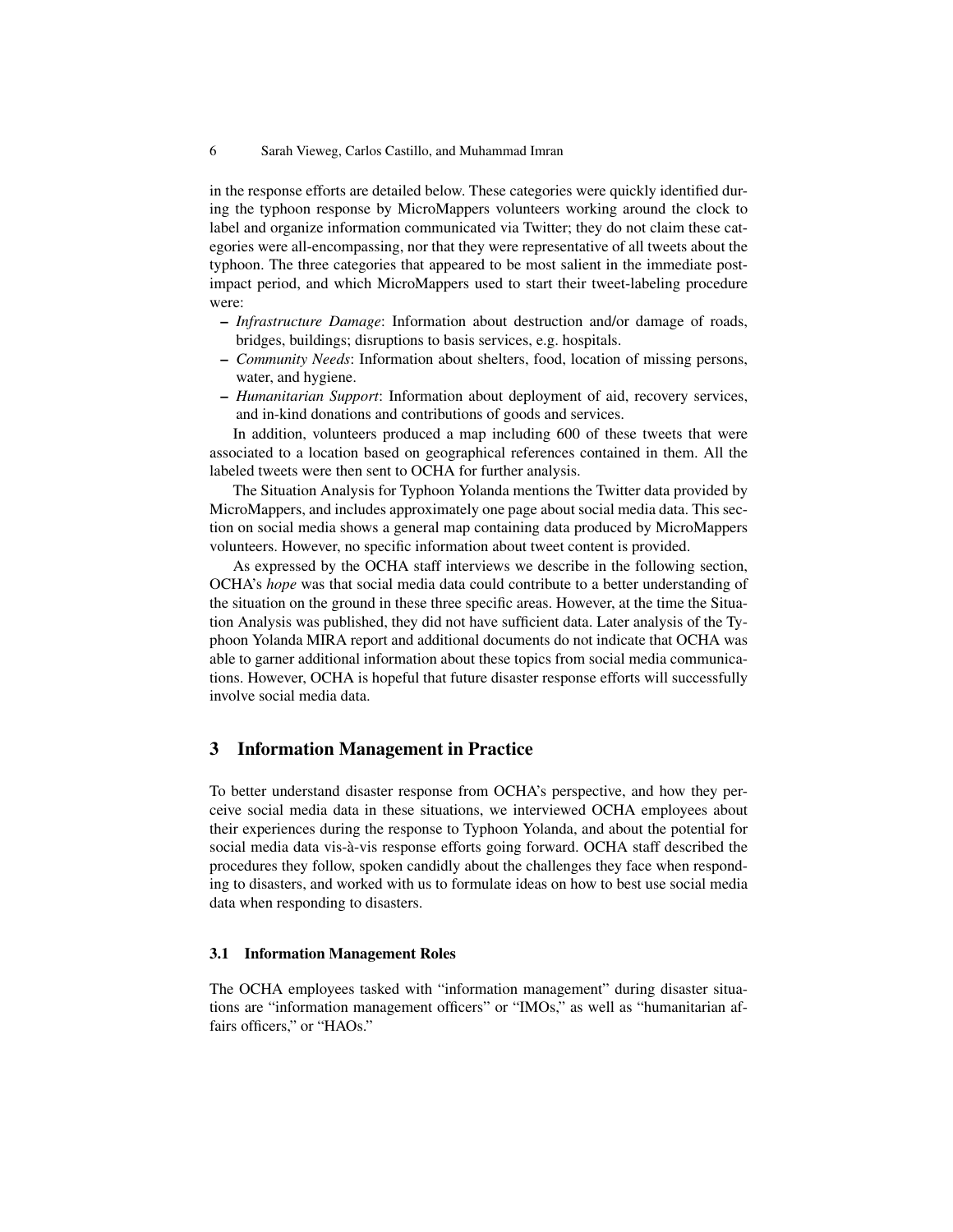The duties of IMOs and HAOs in disaster response are to drive coordination. Different IMOs and HAOs have different skill sets, but as a group, they are tasked with gathering data, liaising with various cluster leaders, communicating with volunteers, updating databases and common data repositories, and producing a variety of documents. In the immediate aftermath of a disaster, they often experience "ad-hoc craziness" brought on by a need to complete myriad tasks in a short period of time [\[27\]](#page-15-0). Additionally, they answer requests from all manner of stakeholders, and are responsible for writing reports that provide up-to-the-minute information.

When IMOs and HAOs collect data in the field, they focus on eight themes that guide the MIRA framework: 1) drivers of the crisis and underlying factors; 2) scope of the crisis and humanitarian profile; 3) status of populations living in affected areas; 4) national capacities and response; 5) international capacities and response; 6) humanitarian access; 7) coverage and gaps; 8) strategic human priorities. The MIRA framework includes specific questions that coincide with each of these themes to guide OCHA employees, as well as others who may be working with them, to collect data.

#### 3.2 Interviews with OCHA Staff

As yet, social media data are a somewhat amorphous source of information for OCHA. The population of OCHA staff who can speak to the use of social media data in disaster response is relatively small; thus, we were able to secure interviews in person, and via phone, with four OCHA staffers. While we recognize the small sample size, we nevertheless stress that—together with the documentation we analyzed—the insight and firsthand knowledge we gained by speaking to these interviewees provides a sufficient backdrop regarding the potential benefits and hindrances to using social media data, particularly in the large, multi-organization coordination efforts that OCHA undertakes.

Our first interview was with an OCHA staffer in New York, NY, United States, who we refer to as O1. O1 provided us with a big picture view of what OCHA staff are responsible for when they deploy in disaster situations, and also gave insight into the Typhoon Yolanda response effort. S/he laid out the initial background information regarding the role of OCHA, the types of information they need to collect and organize when assessing a situation, and how they usually perform the myriad tasks for which they are responsible. Our discussion with O1 provided us with the foundational information we needed to understand what OCHA does, and helped us frame questions and points for discussion for our subsequent interviews.

Our next interview was with an HAO based in Geneva, Switzerland (who we refer to as O2). His/her job in the first 48 hours after impact is to quickly compile as much information as possible about the area of impact and the current situation, organize it into a coherent narrative, and present it in a Situation Analysis.

For Typhoon Yolanda, in addition to the traditional sources that OCHA turns to, O2 and his/her colleagues were also open to seeing what information they could gain from Twitter data. They received the dataset of 3,678 labeled tweets from MicroMappers, in which each tweet was associated with one of three categories of information described in the previous section. O2 and colleagues looked at the content of these tweets; their impression was that around 200-300 of them provided what they considered relevant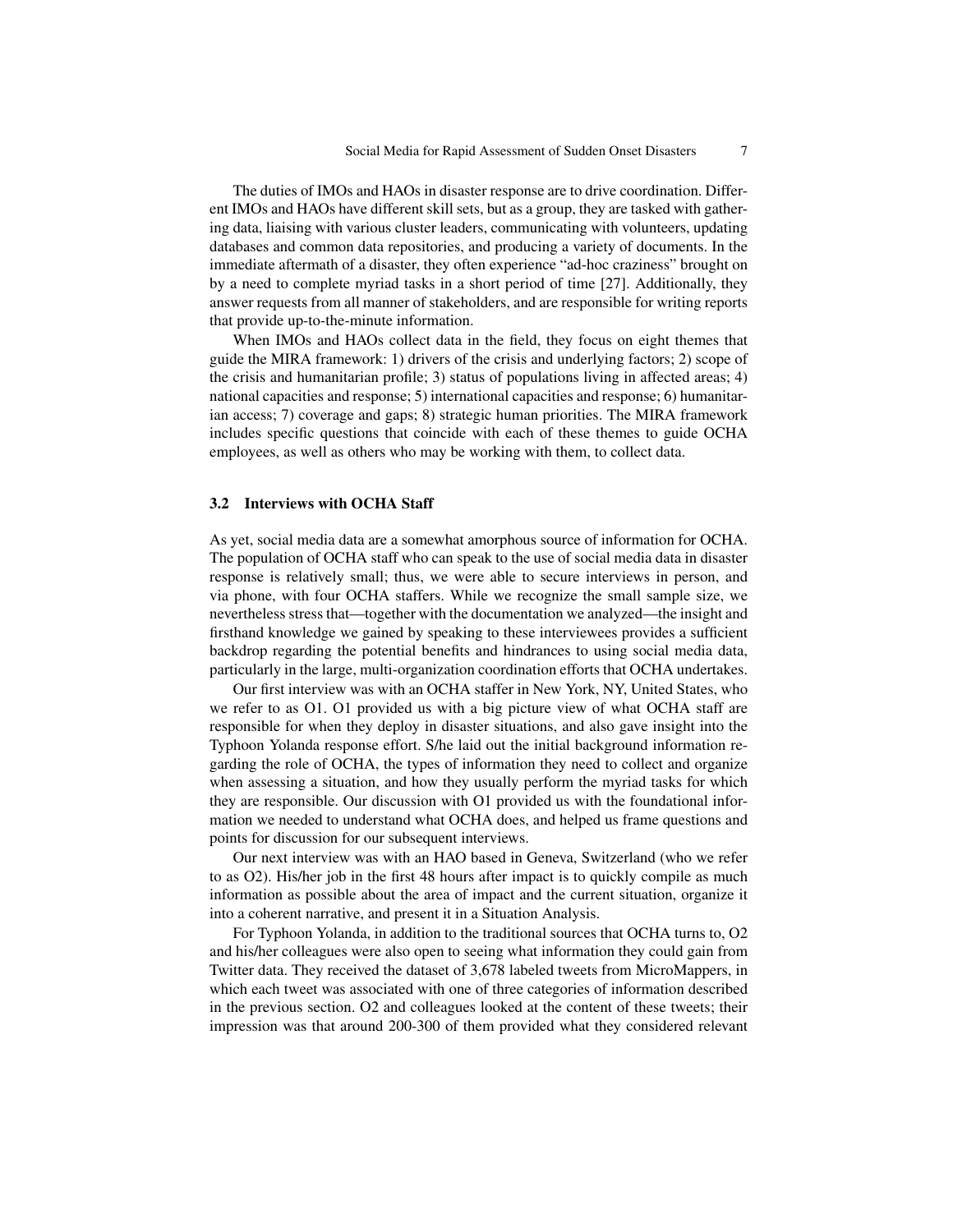information. In addition, they found that reading and analyzing tweets was an interesting exercise, but it was very time consuming. During those initial hours of disaster response, so much work needs to happen so quickly that the OCHA employees who responded to Typhoon Yolanda are not sure the social media data augmented what they already knew. Overall, in this case, they felt "the time investment was too high." O2's experience speaks to the need for a way to process social media data that addresses and centers on their specific information requirements. In other words, O2 is implying that s/he needs to get Twitter data that are processed from a "top-down" perspective.

O2 was working from UN headquarters in Geneva during the days after Typhoon Yolanda made impact, and produced the Situation Analysis from there. Subsequently, O2 traveled to the Philippines after the Situation Analysis was released, and continued to work on the MIRA report, which is published two weeks after impact. During the time in the Philippines, s/he had access to the primary data that were collected from in-person interviews with key informants, and additional sources of local knowledge.

O2 observed that in comparing social media data to primary data, there seemed to be a considerable bias in the social media data toward those located in urban areas, with access to telecommunications networks.<sup>[11](#page-7-0)</sup> However, despite the (well-understood and often inherent) bias of social media data, eyewitness accounts, first-hand knowledge and additional useful information captured via social media can still augment situational awareness, and OCHA is aware of this.

Subsequent discussions with HAOs and IMOs have provided further insight into the difficulty OCHA employees face when they perform a rapid needs assessment and write the Situation Analysis; getting a handle on the needs of a large population (i.e. millions of people) that has been severely affected by a disaster is a monumental task. IMOs, HAOs and other UN employees are ready and willing to use any viable source of information available to help them better understand and assess these situations. They *want* to use social media data; the question is how to provide them with these data in a timely, easily understandable format that they can use to triangulate and/or augment other sources within the immediate post-impact period—and which correlate to the specific information they are seeking.

Another interview with a OCHA employee (an IMO based in Geneva who we refer to as O3) revealed further difficulties with including social media data into disaster response procedures. Though O3 sees great potential in incorporating social media data in disaster response, s/he points out that using social media as a bona fide source of information in crises is a tough sell to UN management. O3 points to the notion among many at the UN is that social media data are more likely to contain "bad," "false," or "unverified" information persists. S/he also pointed out the problem of information expiration—information that is posted on social media sites often has a short period of time during which it is "true," or "actionable."

In further discussion, O3 also stressed that the role of UN agencies in disaster is not to respond to individual requests. If OCHA staff see a tweet about a trapped family, or where someone needs medical attention—regardless of whether the information is verified—they are not in a position to act upon such information. Rather, OCHA seeks

<span id="page-7-0"></span> $11$  This bias has been observed in other domains, particularly politics, see e.g. [\[8,](#page-14-9) [20\]](#page-15-3).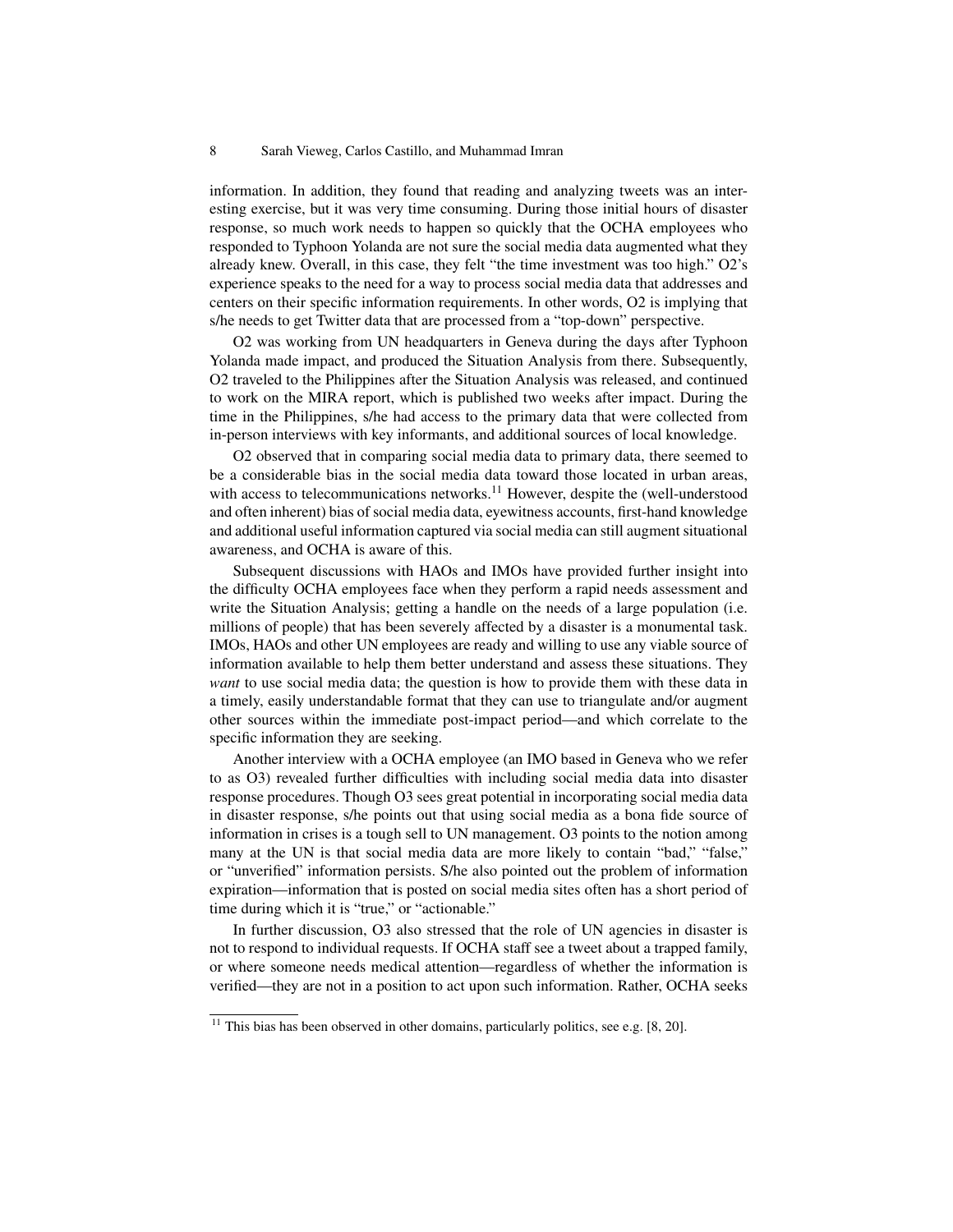a collective view of the situation, particularly with respect to the eleven clusters, and with respect to the location of various needs.

In OCHA's view, social media data could contribute to this type of assessment by e.g. counting how many tweets are being sent (or not) from particular areas, how many tweets mention the need for food, water, or other supplies, and to locate tweets containing specific information about macro-level population needs, e.g. "*2,000 people in* <*village*> *are affected by the typhoon—all need shelter.*" This assessment is provided by another interviewee—O4, an IMO also based in Geneva—who points to the potential for Twitter data to "complete the picture" when OCHA is trying to gain an overview of the situation and ascertain how to coordinate and activate the various cluster agencies.

Equipped with this understanding of how social media data can be of most use to OCHA, we show how current technologies can be used to develop reports of social media data that could be readily incorporated into OCHA processes, with a focus on humanitarian clusters and regional location of needs.

## 4 Data Analysis

Having spent time with OCHA staff who are open to using social media data, our next step was to perform an analysis of a separate dataset of tweets collected during Typhoon Yolanda (i.e. different from the datset that was labeled by MicroMappers.) Our express goal was to identify information that coincides with the UN humanitarian clusters. We then determined how Twitter data compares to and/or augments the information the IMOs and HAOs are typically able to collect within the first 48 hours of a disaster.

## <span id="page-8-0"></span>4.1 Data Collection and Pre-Processing

To obtain a set of tweets sent during Typhoon Yolanda that were likely to include information about the event, we performed a keyword search using Twitter's Streaming API; keywords included: "YolandaPH," "Yolanda," "RescuePH," "TyphoonHaiyan," and many more that were identified during the typhoon by colleagues who were closely monitoring the Twitter stream as the event unfolded.<sup>[12](#page-8-1)</sup> The keyword search resulted in a dataset of 2,302,569 tweets from November 7, 2013 19:28 (GMT) to November 13, 2013 12:00 (GMT), as shown in Table [1.](#page-9-0) Though many tweets about the typhoon were posted weeks after this time period, we stopped data collection on November 13 at 12:00 (GMT) because our OCHA interviewees stated that this six-day period would be of most interest to them. Further, we divided the dataset into two periods.

The first period represents the time frame OCHA considered for the Typhoon Yolanda Situation Analysis report. This period within our dataset consists of 1,173,850 tweets. In addition to the first set of tweets, we also consider tweets posted during the next 48 hours after the first period. The second period is from November 10, 2013 20:31 (GMT) to November 13, 2013 12:00 (GMT), and contains 1,128,719 tweets. We include tweets from this second time period in our analysis to determine: (i) to what extent the information posted on Twitter changes after the initial period, and (ii) to what extent those

<span id="page-8-1"></span><sup>&</sup>lt;sup>12</sup> More details on the data collection, including sampled keywords, are included in the data release, see URL at the end of this paper.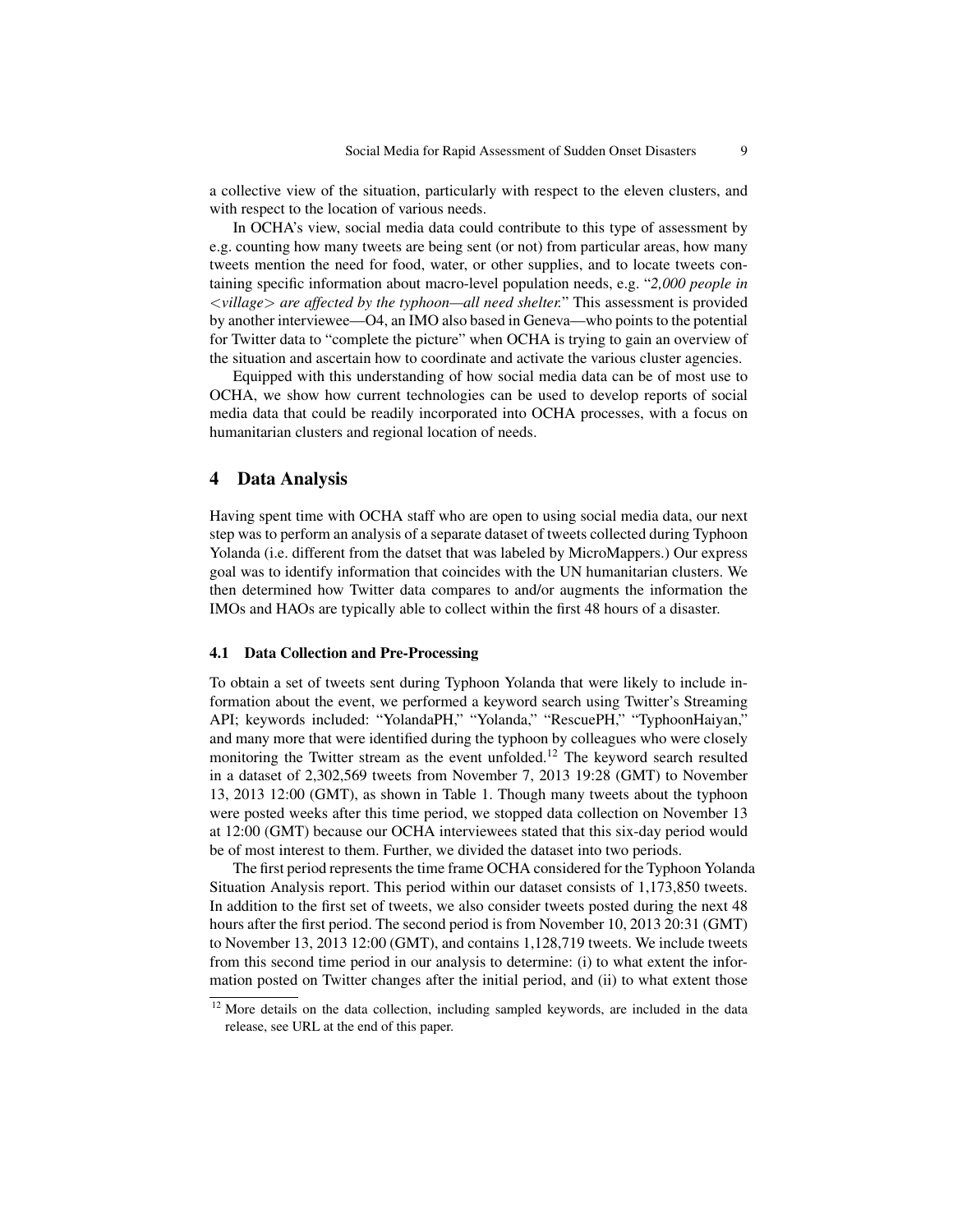10 Sarah Vieweg, Carlos Castillo, and Muhammad Imran

| Period Start (GMT)                                     | End (GMT)                                  | # of Tweets            |
|--------------------------------------------------------|--------------------------------------------|------------------------|
| First Nov. 7, 2013 19:28<br>Second Nov. 10, 2013 20:31 | Nov. 10, 2013 20:30<br>Nov. 13, 2013 12:00 | 1,173,850<br>1,128,719 |
| Total                                                  |                                            | 2,302,569              |

<span id="page-9-0"></span>Table 1. Breakdown of tweets into two time periods.

changes may affect OCHA's ability to gain situational awareness information that may be included in later reports (i.e. the MIRA report, and other reports that are generated after the Situation Analysis is released.) It was only after all tweets were collected and we had done some preliminary analysis that we spoke with OCHA employees.

#### 4.2 Automatic Classification by Region

The Philippines are divided into seventeen different regions, or administrative divisions. The UN breaks down its analysis per region, as shown in Table [A1](#page-16-0) (in the Appendix). The information in this table is based on the most complete data provided by the UN, which they released on November 23, 2013. Regarding the UN-provided data, some regions have no data available; these regions were either unaffected, or no data were provided about them. Previous work points to social media activity increases in regions affected by a disaster [\[6,](#page-14-10) [24\]](#page-15-4). However, this is not always the case, as frequency of social media postings can increase in areas that are not strongly affected by a disaster.

We measure to what extent the number of tweets sent from particular regions correlate with amounts of damage or number of affected people. We classify tweets by region using two strategies. First, by *geolocation*, for tweets that include GPS coordinates, which are added by mobile clients when the user enables this functionality. Second, by *keyword*, i.e. we considered all tweets that mentioned the name of a region or the name of any municipality in that region. Table [A1](#page-16-0) shows the results. We note that while the activity on Twitter was in general more significant in regions heavily affected by the typhoon, the correlation is not perfect. For instance, there are more tweets from the National Capital Region and from CALABARZON, which were not among the most affected, than from the Bicol Region, were more than half a million people were affected. Though our results show that classifying tweets by region was not a reliable undertaking in this particular case, we maintain that it is a worthwhile exercise, as it can prove useful in some circumstances [\[21,](#page-15-5) [22,](#page-15-6) [24\]](#page-15-4).

We also attempted to measure these correlations in relative terms, e.g. by expressing the affected people as a percentage of the population, and/or by expressing the number of tweets in proportion to the tweets "normally" present in each region (using a data sample from one month prior to the crisis). Results were similar, in terms of showing some correlation but not a perfect one. We did not expect that tweets would predict the number of affected people per region, for the same reason that they do not predict winners in political elections [\[8\]](#page-14-9). Again, we see an example that likely points to bias in the Twitter data; urban, affluent, tech-savvy people are more capable of posting to microblogging services than rural, poor populations. Knowing that these biases exist and are likely to continue is critical for OCHA to take into account as they work to incorporate social media data into future response efforts.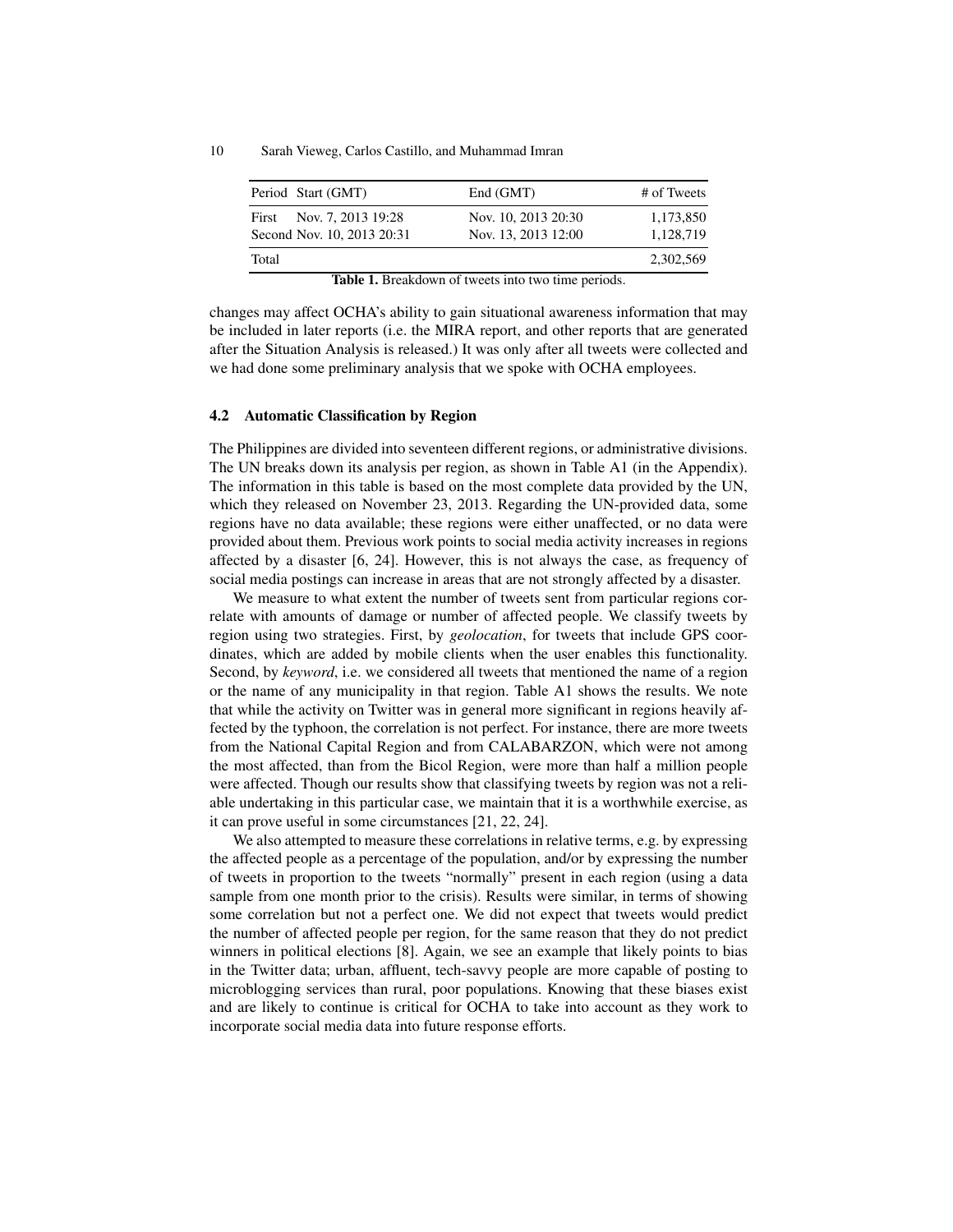| Category            |      |      | Human Labeled Automatically Labeled |     |
|---------------------|------|------|-------------------------------------|-----|
| Informative         | 845  |      | 42% 1,109,480                       | 48% |
| Not informative 613 |      | 31\% | 661.228                             | 29% |
| Not related         | 542. |      | 27\% 531,861                        | 23% |

<span id="page-10-1"></span>Table 2. Initial classification task on a sample of tweets posted during Typhoon Yolanda.

## 4.3 Automatic Classification

We implement supervised machine learning to perform automatic classification of tweets. In this approach, a relatively small number of human-labeled items are used to train an automatic classification system (this is the "training set"). Then, this automatic classification system that has been trained on human-labeled data is used to classify the remaining tweets.

Automatic Classification of Informative Tweets. We filtered the datasets to identify messages that might contain useful information using the supervised classification approach of Random Forests. Tweets were first converted to binary feature vectors in which each word (unigram), or a sequence of two consecutive words (bigram), is a coordinate in the vector  $(15, 28)$ . A random sample of 2,000 tweets was used as a training set. The choice of the learning approach, features types, and training set size was based the empirical evidence presented in [\[16\]](#page-15-8). We used crowdsourcing services from CrowdFlower, which provided us with workers who labeled tweets with the ap-propriate category. Workers were given the following instructions:<sup>[13](#page-10-0)</sup>

*Indicate if the item contains information that is useful for capturing and understanding the situation on the ground:*

- *A. Informative: contains useful information that helps you understand the situation.*
- *B. Not informative: refers to the crisis, but does not contain useful information that helps you understand the situation.*
- *C. Not related to this crisis.*

Two out of three workers' agreement was required to finalize a label.

Results are in Table [2.](#page-10-1) The resulting classifier has an AUC of 0.89, measured using 10-fold cross validation, which indicates fairly high classification accuracy. <sup>[14](#page-10-2)</sup>

Automatic Classification into the Cluster Framework. Next, we again turned to crowdsource workers to perform manual labeling, and used the output to train an auto-matic classifier.<sup>[15](#page-10-3)</sup>

To reduce the amount of false positives—i.e. messages automatically classified as informative, but not containing useful information—we imposed the constraint that classification confidence must be higher than 0.8. The first data period yielded 270,781

<span id="page-10-0"></span><sup>&</sup>lt;sup>13</sup> CrowdFlower is an online crowdsourcing service that allows clients to upload tasks with instructions, which Crowdflower workers are then paid to complete: <http://crowdflower.com/>

<span id="page-10-2"></span><sup>&</sup>lt;sup>14</sup> AUC is Area Under Receiver Operating Characteristic curve, 50% means a random classifier and 100% means a perfect classifier. We do not use accuracy, as it is misleading in this context.

<span id="page-10-3"></span><sup>&</sup>lt;sup>15</sup> For this Crowdflower labeling task, we grouped "camp management" and "shelter" clusters together, and "food security" and "nutrition" clusters together for clarity, which gave us a total of 9 cluster categories from which workers could choose.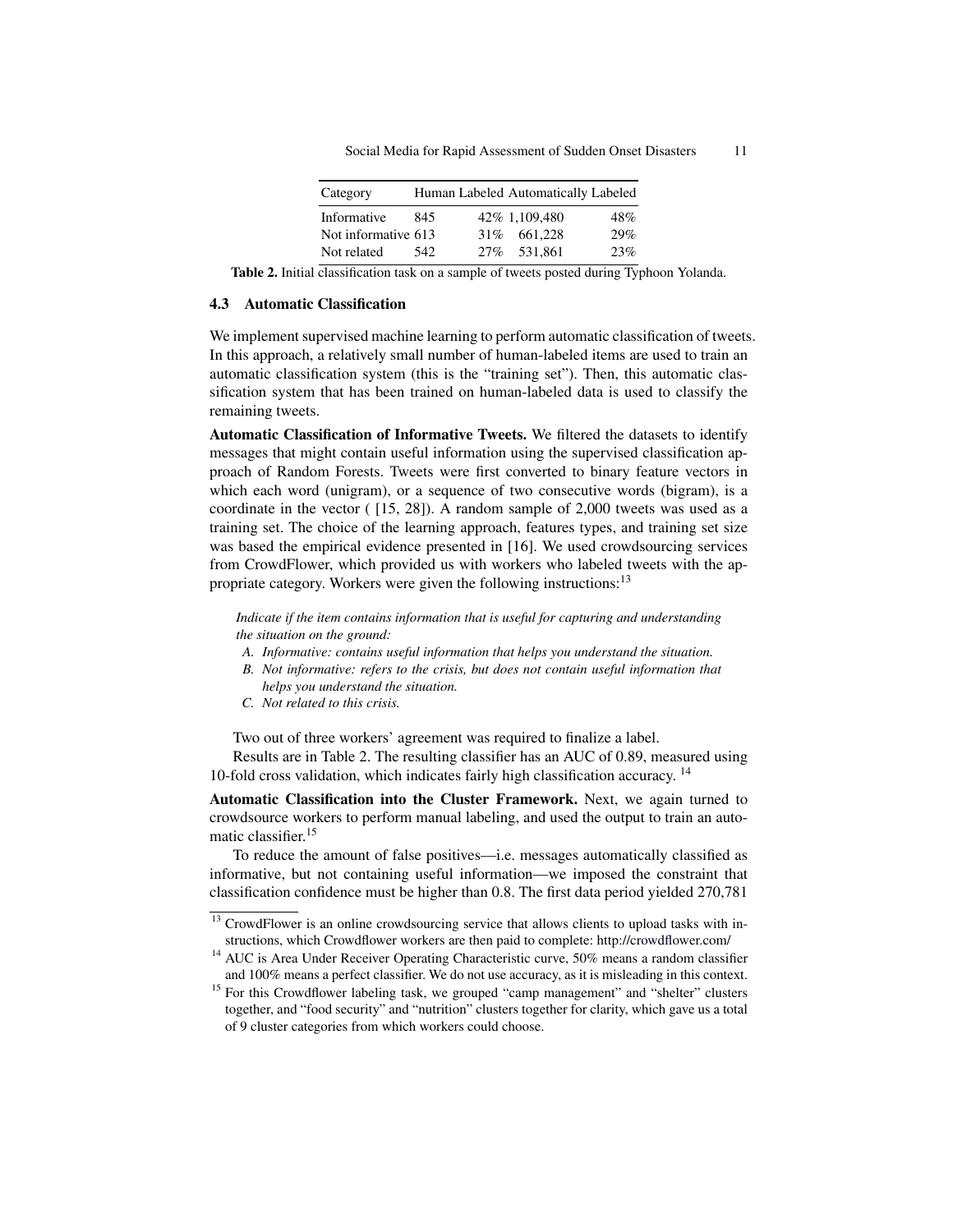| Cluster                        | Human Labeled Automatically Labeled<br>(period 1) |         | $(period 1)$ $(period 2)$ |
|--------------------------------|---------------------------------------------------|---------|---------------------------|
| Food and nutrition             | 54                                                | 4.712   | 39.448 $\dagger$          |
| Camp and shelter               | 41                                                | 1,870   | $8,470 \uparrow$          |
| Education and child welfare    | 50                                                | 18,076  | $22,198 \downarrow$       |
| Telecommunication              | 90                                                | 8.002   | 5,899 $\downarrow$        |
| Health                         | 57                                                | 1.008   | 2.487                     |
| Logistics and transportation   | 51                                                | 2,290   | 3,259                     |
| Water, sanitation, and hygiene | 31                                                | 1,210   | 82,568 $\dagger$          |
| Safety and security            | 87                                                | 7.884   | 4,970 $\downarrow$        |
| Early recovery                 | 216                                               | 14.602  | 46,388                    |
| None of the above              | 1,323                                             | 382,906 | $451,122 \downarrow$      |
| Total                          | 2.000                                             | 442.560 | 666.809                   |

<span id="page-11-0"></span>Table 3. Classification of informative tweets posted during Typhoon Yolanda, according to the Humanitarian Clusters Framework. Up/down arrows indicate relative increase/decrease of 50% or more in period 2, proportional to the total number of tweets in each period.

tweets (23% of tweets during that period), from which 2,000 tweets were sampled uniformly at random and labeled according to the humanitarian clusters (the same constraint in the second data period yields 351,070 tweets: 53% of tweets during that period, which suggest an increase in informative content, consistent with Table [2\)](#page-10-1).

Results of both the manual and automatic classification are shown in Table [3,](#page-11-0) where we also indicate whether there is an increase or decrease of 50% or more in the proportion of messages in each cluster. In the first time period (roughly the first 48 hours), we observe concerns focused on early recovery and education and child welfare. In the second time period, these concerns extend to topics related to shelter, food, nutrition, and water, sanitation and hygiene (WASH). At the same time, there are proportionally fewer tweets regarding telecommunications, and safety and security issues.

In general, Table [3](#page-11-0) shows a significant increase of useful messages for many clusters between period 1 and period 2. It is also clear that the number of potentially useful tweets in each cluster is likely on the order of a few thousand, which are swimming in the midst of millions of tweets. This point is illustrated by the majority of tweets falling into the "None of the above" category, which is expected and has been shown in previous research [\[29\]](#page-15-9).

## 4.4 Drilling Down into Clusters: Topic Models

OCHA staff indicated their preference for being presented with aggregate information, as opposed to a list of individual tweets. In this section, we examine how information relevant to each cluster can be further categorized into useful themes. We employ topic modeling using Latent Dirichlet Allocation (LDA) [\[18\]](#page-15-10); a common method used to analyze datasets of thousands or millions of documents, and whose application to disaster-related tweets is described in [\[17\]](#page-15-11).

Results of the topic modeling, including example tweets and representative words according to the LDA algorithm, are in Table [A2.](#page-17-0) Due to a small number of items in the clusters, two themes were generated for most of them. However, some clusters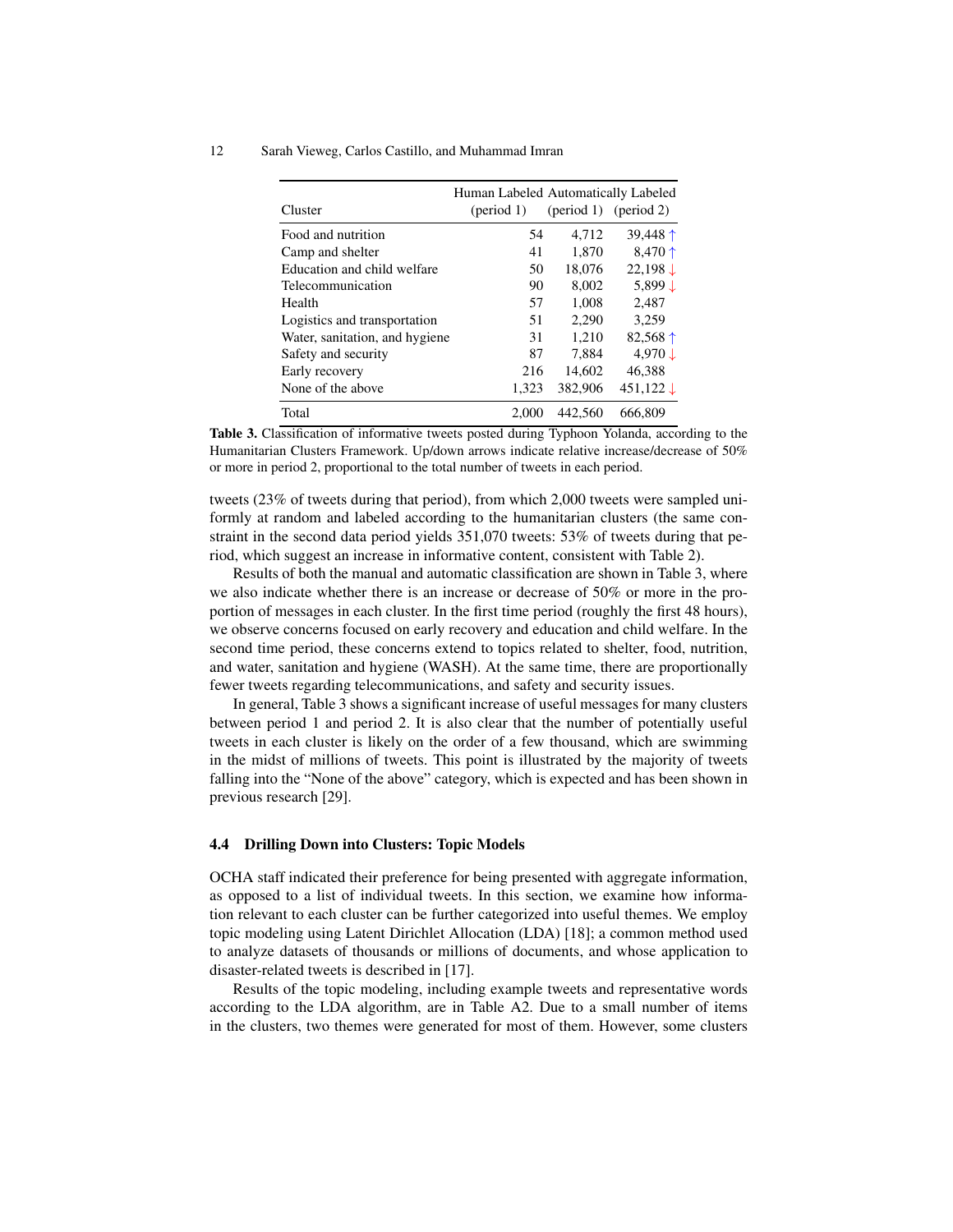e.g. "telecommunications, safety and security" resulted in only one theme because the majority of tweets in that cluster mention the same words/information.

Topic models allow us to quickly group thousands of tweets, and to understand the information they contain. In the future, this method can help OCHA staff gain a highlevel picture of what type of information to expect from Twitter, and to decide which clusters or topics merit further examination and/or inclusion in the Situation Analysis.

Feedback from the UN. To find if we were on a helpful path regarding our post-hoc analysis of Typhoon Yolanda Twitter data, we asked OCHA staff to look at the information we present in Table [A2.](#page-17-0) We provided a description of the data, and explained that though the data are from a past event, we were concerned with whether they could use this type of information in future events.

Feedback was positive and favorable. Regarding the information in Table [A2,](#page-17-0) O4 said: "it could potentially give us an indicator as to what people are talking most about and, by proxy, apply that to the most urgent needs." O4 goes on to say "There are two places in the early hours that I would want this: 1) To add to our internal "one-pager" that will be released in 24-36 hours of an emergency, and 2) the Situation Analysis: [it] would be used as a proxy for need." Another UN staffer, who works for a non-OCHA sector in disaster response, stated: "Generally yes this [information] is very useful, particularly for building situational awareness in the first 48 hours." One staffer (O1) did express concern that this level of analysis may be too general for some applications, saying that "the [topic] words seem to general." However, s/he went on to say that the table gives a general picture of severity, which is an advantage during those first hours of response. This validation from UN staff supports our continued work on collecting, labeling, organizing, and presenting Twitter data to aid humanitarian agencies with a focus on their specific needs as they perform quick response procedures.[16](#page-12-0)

## 5 Discussion

Twitter is established as a place to communicate, gather and disperse information, and gain situational awareness during disasters. Furthermore, research suggests that there is abundant useful information broadcast on Twitter during mass emergencies [\[14,](#page-14-12) [21,](#page-15-5) [26,](#page-15-12) [29\]](#page-15-9). This has led many within OCHA to view Twitter communications as a way to triangulate what they know from other, more conventional, sources.

#### 5.1 Obstacles

Emergency responders face technological and organizational barriers to the adoption of social media in their processes, including a growing need for institutional change [\[10\]](#page-14-5). OCHA has an overwhelming amount of work to do when tasked with assessing a crisis, identifying needs, and distributing reports that provide an overview of the situation. Social media communications are yet another item on the lengthy list of sources for them to consider when attempting to gain an accurate understanding of a crisis situation.

<span id="page-12-0"></span><sup>&</sup>lt;sup>16</sup> We were unable to get feedback from all staff we interviewed earlier due to field deployments.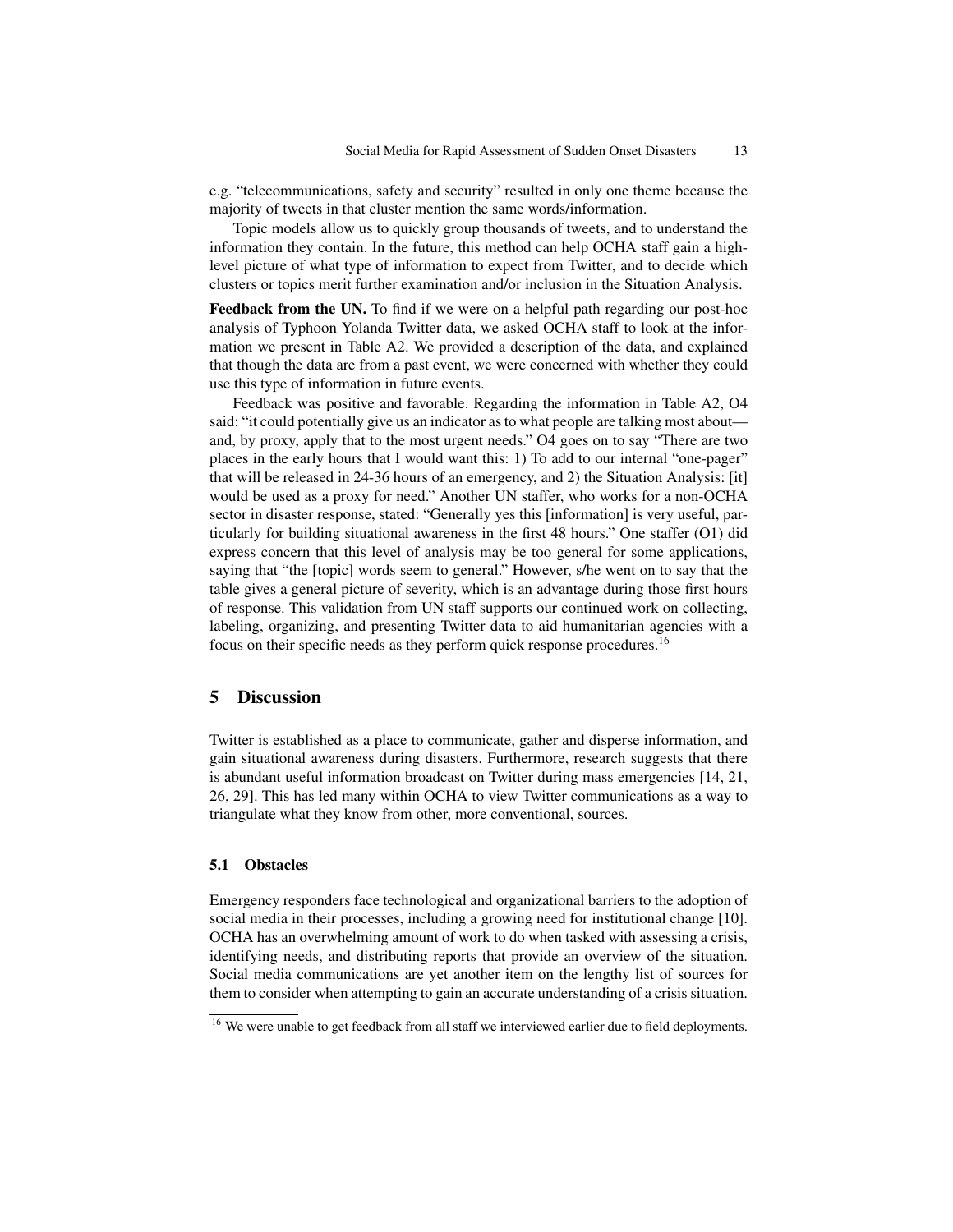This is an obstacle noted by others: "Even when good data is available, it is not always used to inform decisions. There are a number of reasons for this, including data not being available in the right format, not widely dispersed, not easily accessible by users, not being transmitted through training and poor information management. Also, data may arrive too late to be able to influence decision-making in real time operations, or may not be valued by actors who are more focused on immediate action." [\[1\]](#page-14-13)

Concerns about veracity of social media information were also voiced. These issues are not unlike those faced by Public Information Officers (PIOs) in the United States who also wrestle with knowing if they can trust information that is found on social media. [\[10\]](#page-14-5). However, regardless of the questions around "truth," and "trust," it is clear that social media data can be used to augment situational awareness. [\[26,](#page-15-12) [29\]](#page-15-9).

## 5.2 Recommendations

Providing social media data to humanitarian organizations requires, first and foremost, an understanding of how those humanitarian organizations work. Organizations that have existed for decades will rarely re-invent themselves around a new technology. However, they can be guided toward making new tools and data an established feature of their processes. In this sense, OCHA staff cited the need to know what they are likely to find—and not find—on social media when they are in the midst of a response.

The next consideration is to present the information in a format that answers target users' questions. OCHA staff are supportive of incorporating social media in their processes, but they need data to be presented in a format that is easily consumable. This echoes concerns expressed by Public Information Officers interviewed by Hughes [\[10\]](#page-14-5), who also note the complexity of social media as an information space. OCHA does not want to read thousands of tweets; they require a high-level snapshot that explains the Twittersphere, and which they can use to augment their assessment of the situation.

This research has shed light on the fact that providing the "big picture" of a crisis situation via an analytic view of tweets is helpful to OCHA, and potentially other aid agencies. While we do not deny the value of information found in individual tweets, organizations such as OCHA require a higher-level overview of the activities and behaviors that play out on Twitter in the immediate post-impact period of a disaster. Therefore, we suggest presenting results in *multiple levels*. For example, a higher level shows the number of tweets per geographical region, followed by the number of tweets per cluster, and the topics inside each cluster (the scheme we have followed in this paper).

Finally, it is important to have the right systems in place. Given the consensus among OCHA staff that social media data are particularly valuable during the early hours of a disaster, real-time acquisition and analysis of data is critical. This involves large amounts of time and effort on behalf of many people, so in addition to digital volunteer platforms such as MicroMappers—which employs humans as a sole source of information processing—we have pointed to other systems that perform real-time social media analysis using supervised machine learning, and which incorporate humans in the process when required [\[13,](#page-14-14) [19\]](#page-15-13).

Data release. The data we collected is available for research purposes at [http://crisislex.org/.](http://crisislex.org/) Acknowledgments. The authors wish to thank Patrick Meier and the UN participants.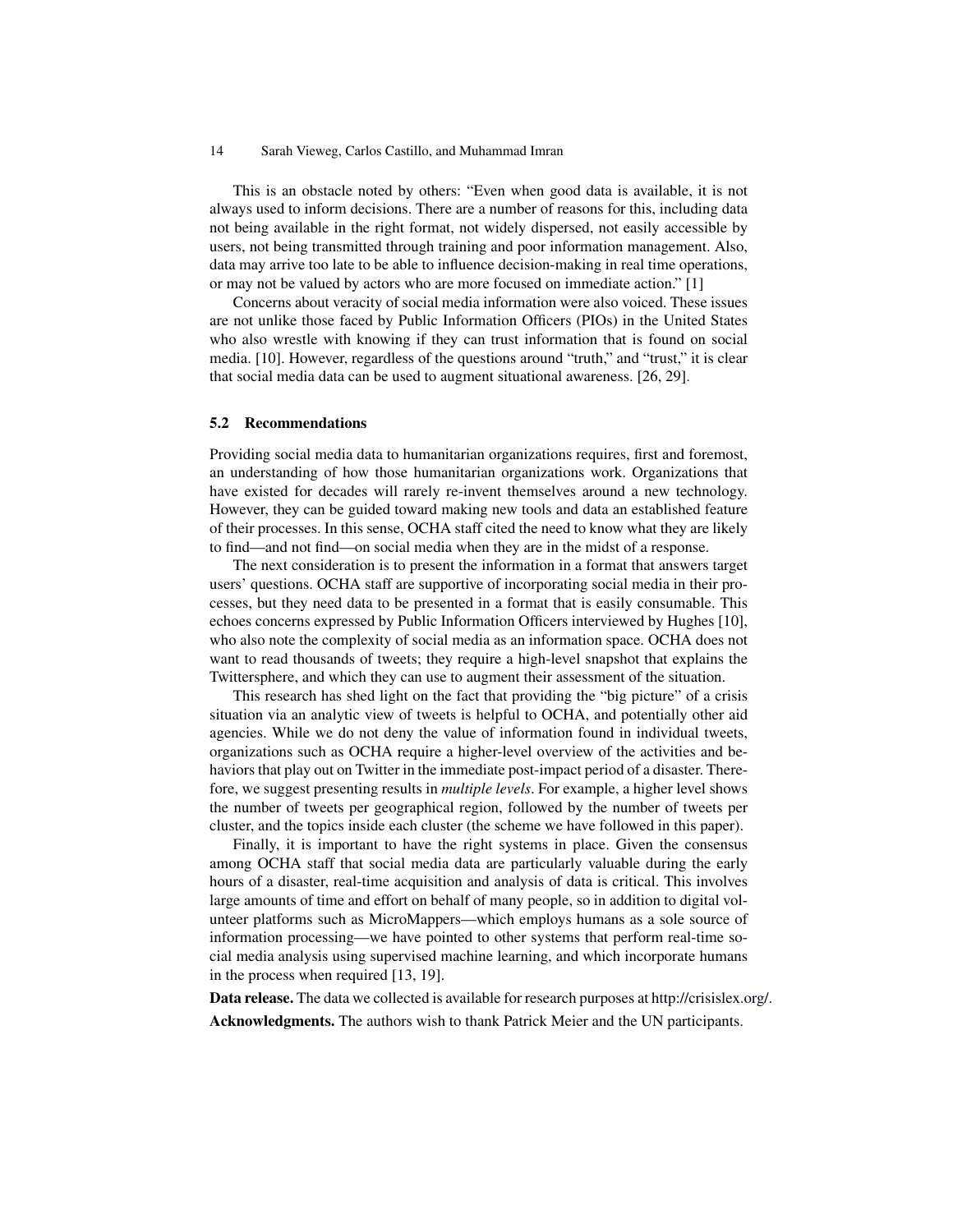# Bibliography

- <span id="page-14-13"></span>[1] Promoting innovation and evidence-based approaches to building resilience and responding to humanitarian crises. Tech. rep., Department for International Development, UK AID (2012)
- <span id="page-14-6"></span>[2] Situation Analysis Philippines, Typhoon Haiyan (Yolanda). Tech. rep., United Nations Office for the Coordination of Humanitarian Affairs (Nov 2013)
- <span id="page-14-7"></span>[3] Capelo, L., Chang, N., Verity, A.: Guidance for collaborating with volunteer and technical communities. Tech. rep., Digital Humanitarian Network (Aug 2012), [http://digitalhumanitarians.com/content/](http://digitalhumanitarians.com/content/guidance-collaborating-volunteer-technical-communities) [guidance-collaborating-volunteer-technical-communities](http://digitalhumanitarians.com/content/guidance-collaborating-volunteer-technical-communities)
- <span id="page-14-4"></span>[4] Cobb, C., McCarthy, T., Perkins, A., Bharadwaj, A., Comis, J., Do, B., Starbird, K.: Designing for the deluge: Understanding & supporting the distributed, collaborative work of crisis volunteers. In: Proc. of CSCW. ACM (2014)
- <span id="page-14-3"></span>[5] Denef, S., Bayerl, P.S., Kaptein, N.A.: Social media and the police: tweeting practices of British police forces during the August 2011 riots. In: Proc. of CHI. pp. 3471–3480. ACM (2013)
- <span id="page-14-10"></span>[6] Evnine, A., Gros, A., Hofleitner, A.: On Facebook when the earth shakes... Tech. rep., Facebook Data Science team (Aug 2014)
- <span id="page-14-8"></span>[7] Fischer, H.W.: Response to disaster: fact versus fiction & its perpetuation—the sociology of disaster. University Press of America (1998), [http://www.worldcat.](http://www.worldcat.org/isbn/0761811826) [org/isbn/0761811826](http://www.worldcat.org/isbn/0761811826)
- <span id="page-14-9"></span>[8] Gayo-Avello, D.: Don't turn social media into another "Literary Digest" poll. Commun. ACM 54(10), 121–128 (Oct 2011), [http://doi.acm.org/10.1145/](http://doi.acm.org/10.1145/2001269.2001297) [2001269.2001297](http://doi.acm.org/10.1145/2001269.2001297)
- <span id="page-14-2"></span>[9] Goggins, S., Mascaro, C., Mascaro, S.: Relief work after the 2010 Haiti earthquake: leadership in an online resource coordination network. In: Proceedings of the ACM 2012 conference on Computer Supported Cooperative Work. pp. 57–66. ACM (2012)
- <span id="page-14-5"></span>[10] Hughes, A.L.: Participatory design for the social media needs of emergency public information officers. In: Proc. of ISCRAM (2014)
- <span id="page-14-0"></span>[11] Hughes, A.L., Peterson, S., Palen, L.: Social Media in Emergency Management. FEMA in Higher Education Program (2014)
- <span id="page-14-1"></span>[12] Imran, M., Castillo, C., Diaz, F., Vieweg, S.: Processing social media messages in mass emergency: A survey. arXiv (2014), <http://arxiv.org/abs/1407.7071>
- <span id="page-14-14"></span>[13] Imran, M., Castillo, C., Lucas, J., Meier, P., Vieweg, S.: AIDR: Artificial intelligence for disaster response. In: Proc. of WWW (Companion). pp. 159–162. International World Wide Web Conferences Steering Committee (2014)
- <span id="page-14-12"></span>[14] Imran, M., Castillo, C., Lucas, J., Patrick, M., Rogstadius, J.: Coordinating human and machine intelligence to classify microblog communications in crises. In: Proc. of ISCRAM (2014)
- <span id="page-14-11"></span>[15] Imran, M., Elbassuoni, S., Castillo, C., Diaz, F., Meier, P.: Practical extraction of disaster-relevant information from social media. In: Proc. of Workshop on Social Media Data for Disaster Management. pp. 1021–1024 (2013)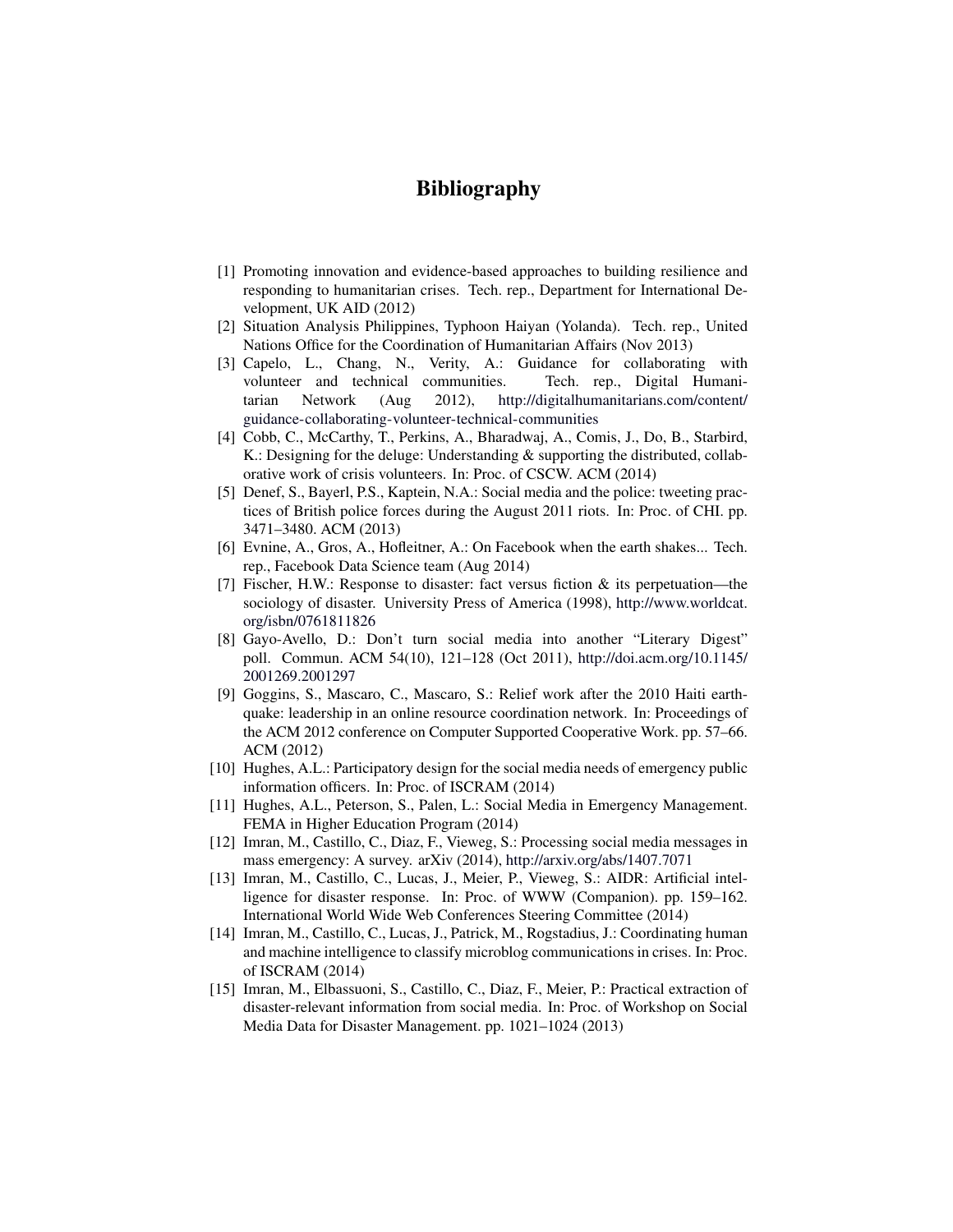- <span id="page-15-8"></span>[16] Imran, M., Elbassuoni, S.M., Castillo, C., Diaz, F., Meier, P.: Extracting information nuggets from disaster-related messages in social media. Proc. of ISCRAM, Baden-Baden, Germany (2013)
- <span id="page-15-11"></span>[17] Kireyev, K., Palen, L., Anderson, K.: Applications of topics models to analysis of disaster-related Twitter data. In: NIPS Workshop on Applications for Topic Models: Text and Beyond. vol. 1 (2009)
- <span id="page-15-10"></span>[18] Mark, G., Bagdouri, M., Palen, L., Martin, J., Al-Ani, B., Anderson, K.: Blogs as a collective war diary. In: Proc. of CSCW. pp. 37–46. ACM (2012)
- <span id="page-15-13"></span>[19] Melville, P., Chenthamarakshan, V., Lawrence, R.D., Powell, J., Mugisha, M., Sapra, S., Anandan, R., Assefa, S.: Amplifying the voice of youth in africa via text analytics. In: Proc. of KDD. pp. 1204–1212. ACM (2013)
- <span id="page-15-3"></span>[20] Mitchell, A., Hitlin, P.: Twitter reaction to events often at odds with overall public opinion. Tech. rep., PEW Research Center (Mar 2013), [http://www.pewresearch.org/2013/03/04/](http://www.pewresearch.org/2013/03/04/twitter-reaction-to-events-often-at-odds-with-overall-public-opinion/) [twitter-reaction-to-events-often-at-odds-with-overall-public-opinion/](http://www.pewresearch.org/2013/03/04/twitter-reaction-to-events-often-at-odds-with-overall-public-opinion/)
- <span id="page-15-5"></span>[21] Olteanu, A., Castillo, C., Diaz, F., Vieweg, S.: CrisisLex: A lexicon for collecting and filtering microblogged communications in crises. In: Proc. of ICWSM. pp. 376–385 (Jun 2014), [http://chato.cl/papers/olteanu](http://chato.cl/papers/olteanu_castillo_diaz_vieweg_2014_crisis_lexicon_disasters_twitter.pdf) castillo diaz vieweg 2014 crisis lexicon disasters [twitter.pdf](http://chato.cl/papers/olteanu_castillo_diaz_vieweg_2014_crisis_lexicon_disasters_twitter.pdf)
- <span id="page-15-6"></span>[22] Sakaki, T., Okazaki, M., Matsuo, Y.: Earthquake shakes Twitter users: real-time event detection by social sensors. In: Proc. of WWW. pp. 851–860. ACM, New York, NY, USA (Apr 2010), <http://dx.doi.org/10.1145/1772690.1772777>
- <span id="page-15-2"></span>[23] Sarcevic, A., Palen, L., White, J., Starbird, K., Bagdouri, M., Anderson, K.: Beacons of hope in decentralized coordination: learning from on-the-ground medical twitterers during the 2010 Haiti earthquake. In: Proc. of CSCW. pp. 47–56. ACM (2012)
- <span id="page-15-4"></span>[24] Shelton, T.: Visualizing the relational spaces of hurricane Sandy. [http://www.](http://www.floatingsheep.org/2013/08/visualizing-relational-spaces-of.html) [floatingsheep.org/2013/08/visualizing-relational-spaces-of.html](http://www.floatingsheep.org/2013/08/visualizing-relational-spaces-of.html) (Aug 2013)
- <span id="page-15-1"></span>[25] Starbird, K.: Delivering patients to Sacre Coeur: collective intelligence in digital ´ volunteer communities. In: Proc. of CHI. pp. 801–810. ACM (2013)
- <span id="page-15-12"></span>[26] Starbird, K., Palen, L., Hughes, A.L., Vieweg, S.: Chatter on the red: what hazards threat reveals about the social life of microblogged information. In: Proc. of CSCW. pp. 241–250. ACM, New York, NY, USA (2010), [http://dx.doi.org/10.](http://dx.doi.org/10.1145/1718918.1718965) [1145/1718918.1718965](http://dx.doi.org/10.1145/1718918.1718965)
- <span id="page-15-0"></span>[27] Verity, A., Mackinnon, K., Link, Y.: OCHA information management guidance for sudden onset emergencies. Tech. rep., UN OCHA (Feb 2014)
- <span id="page-15-7"></span>[28] Verma, S., Vieweg, S., Corvey, W.J., Palen, L., Martin, J.H., Palmer, M., Schram, A., Anderson, K.M.: K.m.: Natural language processing to the rescue?: Extractingsituational awareness tweets during mass emergency. In: Proc. of ICWSM (2011)
- <span id="page-15-9"></span>[29] Vieweg, S.: Situational Awareness in Mass Emergency: A Behavioral and Linguistic Analysis of Microblogged Communications. Ph.D. thesis, University of Colorado at Boulder (2012)

<sup>16</sup> Sarah Vieweg, Carlos Castillo, and Muhammad Imran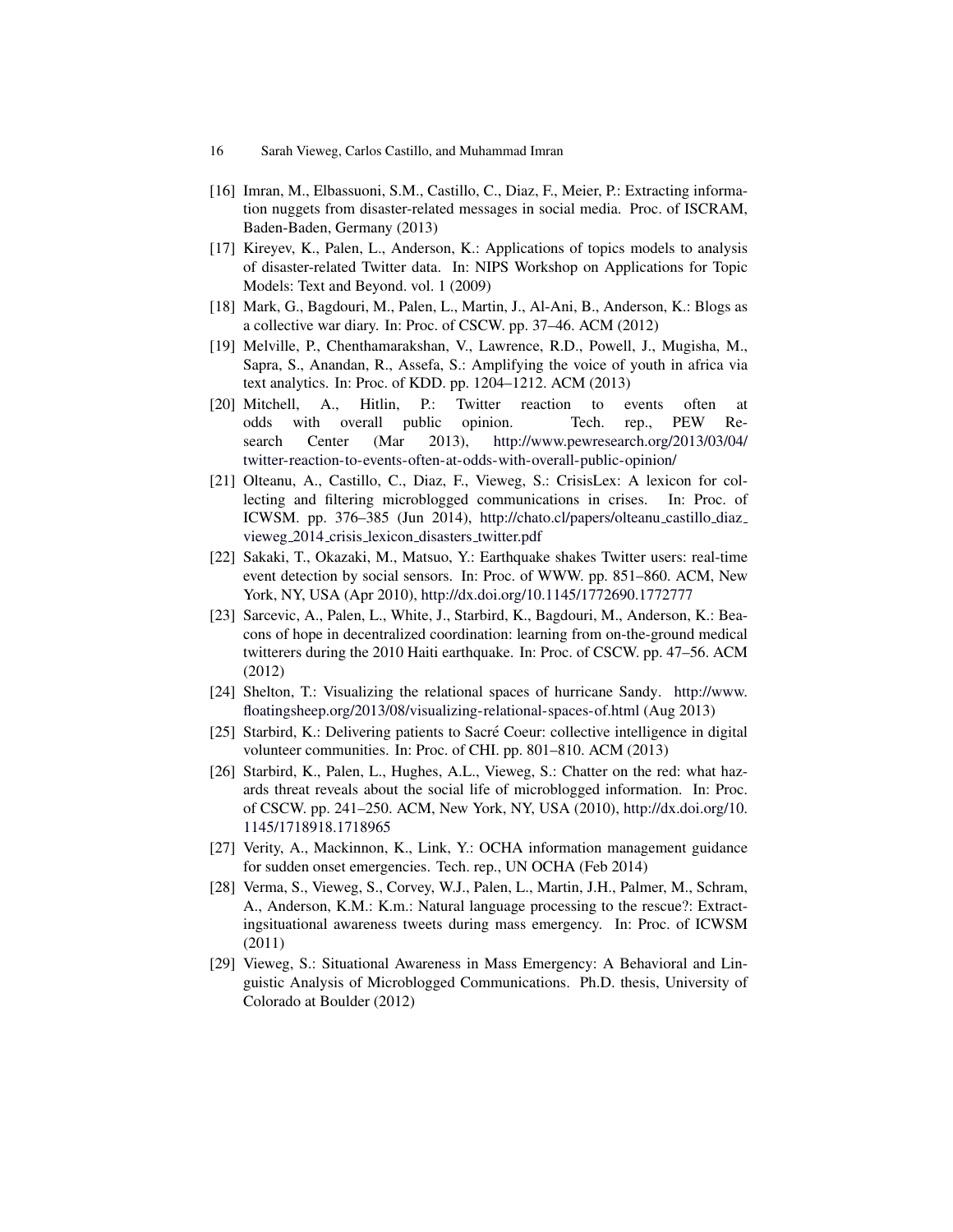# Appendix

In this appendix, we include details of people and houses affected by a disaster, compared with geo-located tweets by region (Table [A1\)](#page-16-0). We also include details of the results of topic modeling for each UN Cluster (Table [A2\)](#page-17-0).

|                                    | <b>OCHA</b> Information                                    |         | Number of Tweets |        |
|------------------------------------|------------------------------------------------------------|---------|------------------|--------|
| Region designation and name        | Affected people Affected houses By geolocation By keywords |         |                  |        |
| I Ilocos Region                    |                                                            |         | 228              | 189    |
| II Cagayan Valley                  |                                                            |         | 344              | 1,905  |
| <b>III Central Luzon</b>           |                                                            |         | 705              | 575    |
| <b>IV-A CALABARZON</b>             | 27,076                                                     | 840     | 2,034            | 2,524  |
| <b>IV-B MIMAROPA</b>               | 425,903                                                    | 33,499  | 150              | 1,339  |
| V Bicol Region                     | 695,526                                                    | 12,129  | 1,372            | 1,214  |
| VI Western Visayas                 | 2,694,031                                                  | 476,844 | 14,110           | 6,329  |
| <b>VII Central Visayas</b>         | 5,180,982                                                  | 101,789 | 19,075           | 7,938  |
| VIII Eastern Visayas               | 4,156,612                                                  | 504,526 | 1,110            | 19,224 |
| IX Zamboanga Peninsula             |                                                            |         | 25               | 165    |
| X Northern Mindanao                | 19,592                                                     | 20      | 381              | 2,174  |
| XI Davao Region                    | 5,175                                                      | 40      | 847              | 1,217  |
| XII SOCCSKSARGEN                   |                                                            |         | 74               | 39     |
| XIII Caraga                        | 45,063                                                     | 549     | 198              | 660    |
| ARMM Autonomous Region in          |                                                            |         | 175              | 442    |
| Muslim Mindanao                    |                                                            |         |                  |        |
| CAR Cordillera Administra-         |                                                            |         | 353              | 1,428  |
| tive Region                        |                                                            |         |                  |        |
| <b>NCR National Capital Region</b> |                                                            |         | 2,211            | 15,909 |

<span id="page-16-0"></span>Table A1. A chart showing the number of affected people and houses per region, compared with both the number of tweets geo-located in that region ("by geolocation"), as well as the number of tweets that contain a region or municipality name ("by keywords"). Source: United Nations Typhoon Yolanda data reports, November 2013.